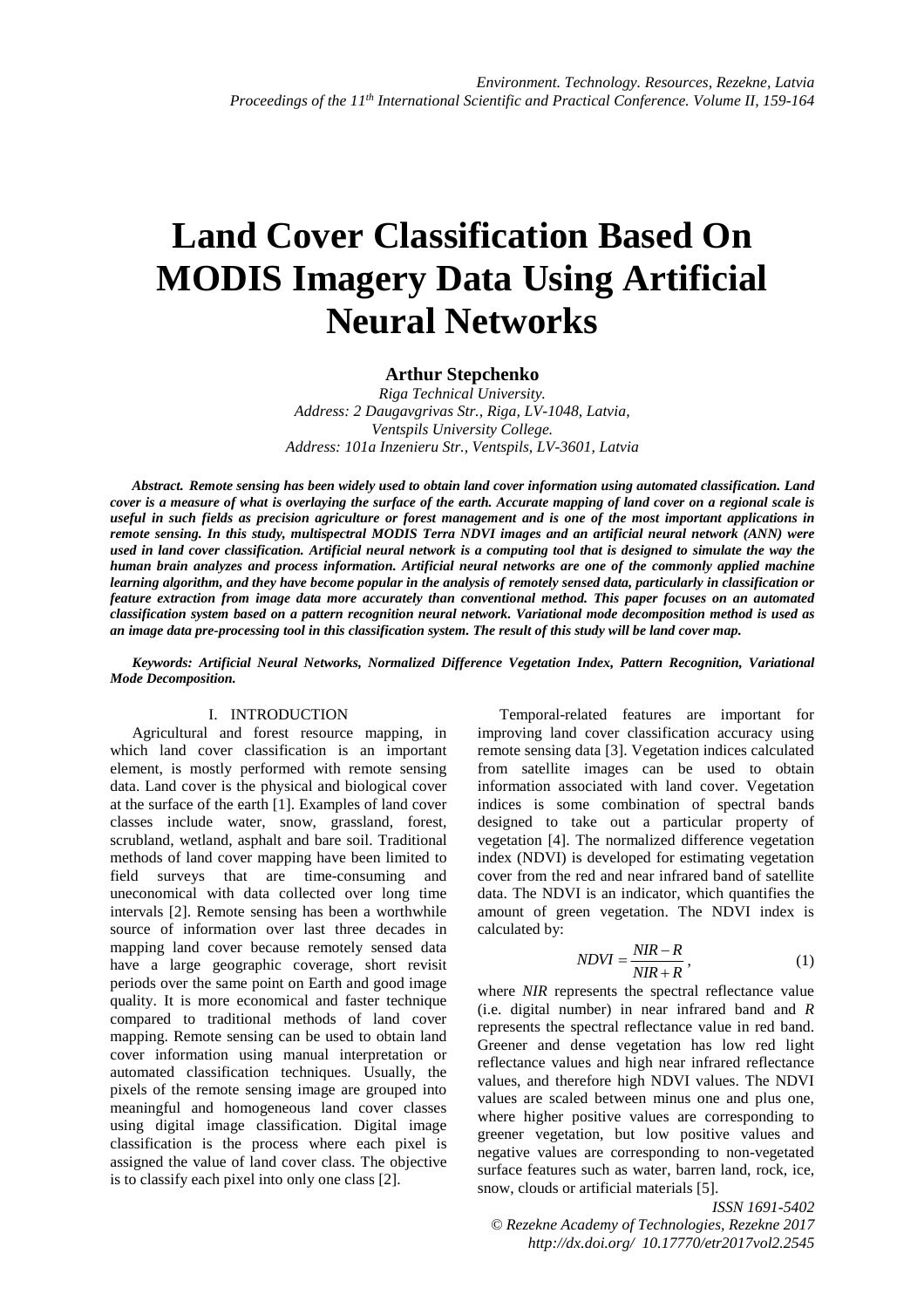This paper explores capabilities of using feature extraction method - variational mode decomposition (VMD) to decompose NDVI images. VMD is an enhanced version of the empirical mode decomposition (EMD) algorithm for analyzing nonlinear and non-stationary signals, including twodimensional signals. It adaptively decomposes the signal, e.g. image, into a set of band-limited oscillations called modes of separate spectral bands [6]. These modes or sub-signals can be used as features to make classification using some artificial intelligence or statistical classification technique. In this paper was used artificial intelligence method pattern recognition neural network. The artificial neural network is distribution-free method that have many advantages in classification tasks including possibility to process complex, noisy, non-linear and non-stationary data [7]. Artificial neural networks are very good at pattern recognition problems and with enough neurons can classify any data with arbitrary accuracy.

## II. MATERIALS AND METHODS

#### *A. Study Area*

The study site is a Ventspils Municipality that is located in the western part of Courland, Latvia. Its total area is 2472 km2 (Fig. 1). The region plays an important role in agricultural and forest management in Latvia.



Fig. 1. Ventspils Municipality in orange color.

The climate in the study site is determined by temperate climate zone with significant maritime features. Approximately half of the area of Ventspils Municipality is covered by forests, and the other half is covered by grasslands.

*B. NDVI Data Set* 

Multi-temporal, smoothed, geometric and radiometric corrected MODIS Terra NDVI image was used with spatial resolution 250 m and temporal resolution 7 days (Fig. 2). Image was taken in July 2016.



Fig. 2. MODIS Terra NDVI image from this study.

Ground truth data were obtained from The Latvian Geospatial Information Agency. These data include land cover samples in Ventspils Municiplaity.

*C. Variational Mode Decomposition* 

Variational mode decomposition method (VMD) non-recursively decomposes a multi-component signal *f(t)* into various band-limited monocomponent signals or intrinsic mode functions  $u_k(t)$  using calculus of variation [8]. Each mode is regarded as an amplitude-modulated and frequency-modulated (AM-FM) signal and is assumed to have compact frequency support around a central frequency  $\omega_k$  [9]. VMD tries to find out these central frequencies and intrinsic mode functions centered on those frequencies concurrently using an optimization methodology called alternate direction method of multipliers (ADMM). The original formulation of the optimization problem is continuous in time domain. The constrained variational problem is the following:

$$
\min_{u_k, \omega_k} = \left\{ \sum_k \left\| \hat{\sigma}_t \left[ \left( \delta(t) + \frac{j}{\pi t} \right)^* u_k(t) \right] \right\} e^{-j\omega_k t} \right\|_2^2,
$$
  

$$
s.t. \sum_k u_k(t) = f(t)
$$
 (2)

where  $t$  is a time,  $j$  is an imaginary number,  $e$  is an exponent,  $\pi$  is a constant (3.14159) and  $\partial_t$  is a derivative at time *t*.

To evaluate the bandwidth of the modes, first the associated analytic signal by means of the Hilbert transform  $u_k^H$  is calculated to obtain a unilateral frequency spectrum for each mode. The frequency spectrum of this signal is one sided (exist only for positive frequency) and assumed to be centered on *ωk*. The frequency spectrum of each mode (*k-th* mode) is shifted to the baseband (origin) by multiplying with an exponential and signal now is centered at origin:

$$
u_k^M(t) = (u_k(t) + ju_k^H(t))e^{-j\omega_k t}.
$$
 (3)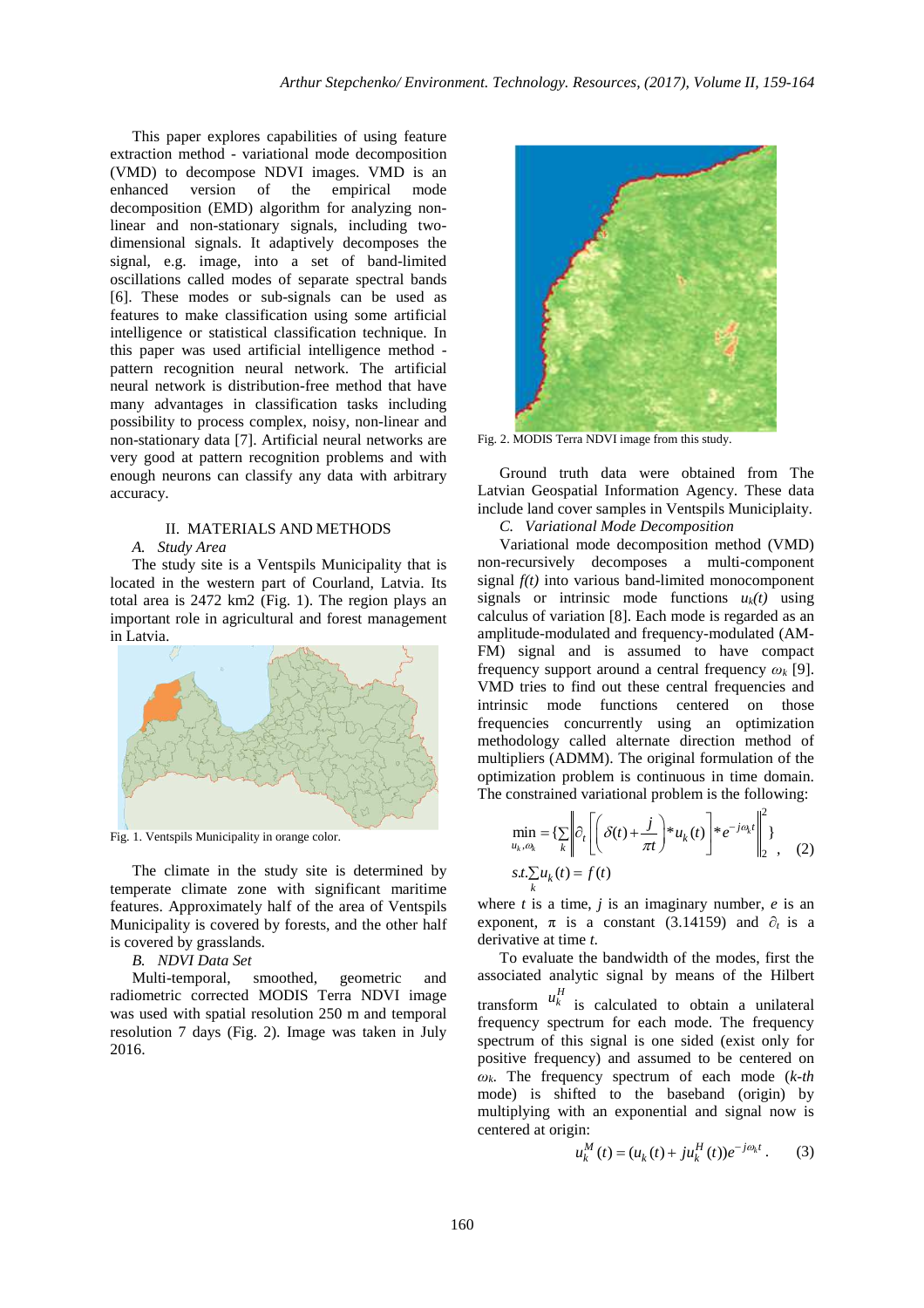The integral of the square of the time derivative (or Gaussian smoothness) of this (3) signal is a measure of bandwidth of the intrinsic mode function.

All the modes can be obtained in the frequency domain. First, Fourier transform is used to obtain original signal in frequency (spectral) domain. In frequency domain at *n+1* iteration *k-th* mode is obtained:

$$
\hat{u}_k^{n+1}(\omega) = \frac{\hat{f}(\omega) - \sum_{i \neq k} \hat{u}_i(\omega) + \hat{\lambda}^n(\omega)/2}{1 + 2\alpha(\omega - \omega_k)^2}.
$$
 (4)

The term in (4):

$$
\hat{f}(\omega) - \sum_{i \neq k} \hat{u}_i(\omega) \tag{5}
$$

is a result of Wiener filtering, which makes VMD method robust to noise, and  $\alpha$  is the balancing parameter of the data fidelity (bandwidth) constraint. At *n+1* iteration *k-th* mode central frequency is updated by:

$$
\omega_k^{n+1} = \frac{\int_0^\infty \omega |\hat{u}_k(\omega)|^2 d\omega}{\int_0^\infty |\hat{u}_k(\omega)|^2 d\omega}.
$$
 (6)

Dual ascent for all  $\omega \ge 0$  at  $n+1$  iteration is obtained:

$$
\hat{\lambda}^{n+1}(\omega) = \hat{\lambda}^n(\omega) + \tau(\hat{f}(\omega) - \sum_k \hat{u}_k^{n+1}(\omega)) \tag{7}
$$

Iterations continues until convergence:

$$
\sum_{k} \left\| \hat{u}_{k}^{n+1}(\omega) - \hat{u}_{k}^{n}(\omega) \right\|_{2}^{2} / \left\| \hat{u}_{k}^{k}(\omega) \right\|_{2}^{2} < \varepsilon , \qquad (8)
$$

where  $\varepsilon$  is some small number – convergence criterion. When all modes are obtained in frequency domain, inverse Fourier transform can be used to obtain these modes in time domain.

*D. Artificial Neural Networks* 

Artificial neural networks (ANNs) are a form of artificial intelligence, is an information-processing paradigm that inspired by biological nervous systems, such as the brain [10]. ANNs are one of accurate and widely used classification models. Structure of artificial neural networks makes them valuable for a classification task with good accuracy. Artificial neural networks are self-adaptive methods that learn from data [11]. Neural networks learn from examples and can find functional relationships between the data even if relationships are unknown or the physical meaning is not clear [10]. Therefore, ANNs are well suited for classification problems, whose solutions are difficult to obtain, but for which there are enough data or observations.

Artificial neural networks can generalize. After learning from the input data (a sample or pattern), ANNs can often correctly process the early unseen sample even if the sample data are noisy. Neural networks are less sensitive to noise better than most other methods.

Pattern recognition neural network is a feedforward neural network that is based on multilayer perceptron. It consists of three or more neuron layers: one input layer, one output layer and

one or more hidden layers (Fig. 3). In most cases, a network with only one hidden layer is used to limit calculation time, especially when the results obtained are satisfactory. All the neurons of each layer (except the neurons of the output layer) are connected by an axon to each neuron of the next layer [12].

An individual neuron receives weighted inputs from previous layers, which are summed in each neuron using a combination function. The result of this combined summation is passed through a transfer function to produce the output of the neuron.



Fig. 3. Multilayer perceptron with one hidden layer.

The combination function and transfer function together constitute the activation function. The most widely used activation function for the output layer in classification task is the softmax function. The softmax function, or normalized exponential function is a generalization of the logistic function that normalize a *K*-dimensional vector *z* of arbitrary real values to a *K*-dimensional vector of real values  $\sigma(z)$  in the range (0, 1) where sum of all values (probabilities) is 1. The softmax activation function is given by**:** 

$$
\sigma(z)_j = \frac{e^{z_j}}{\sum_{k=1}^K e^{z_k}}, j = 1, ..., K ,
$$
 (9)

where *K* is the number of classes.

 The sigmoid (logistic) and exponential (hyperbolic) tangent functions are often used as the hidden layer transfer function. To improve the accuracy of the neural network, each data point (each feature) in the input neurons needs to be normalized – rescaled within the range of [−1, 1] or [0, 1]. The multilayer perceptron is trained with error-correction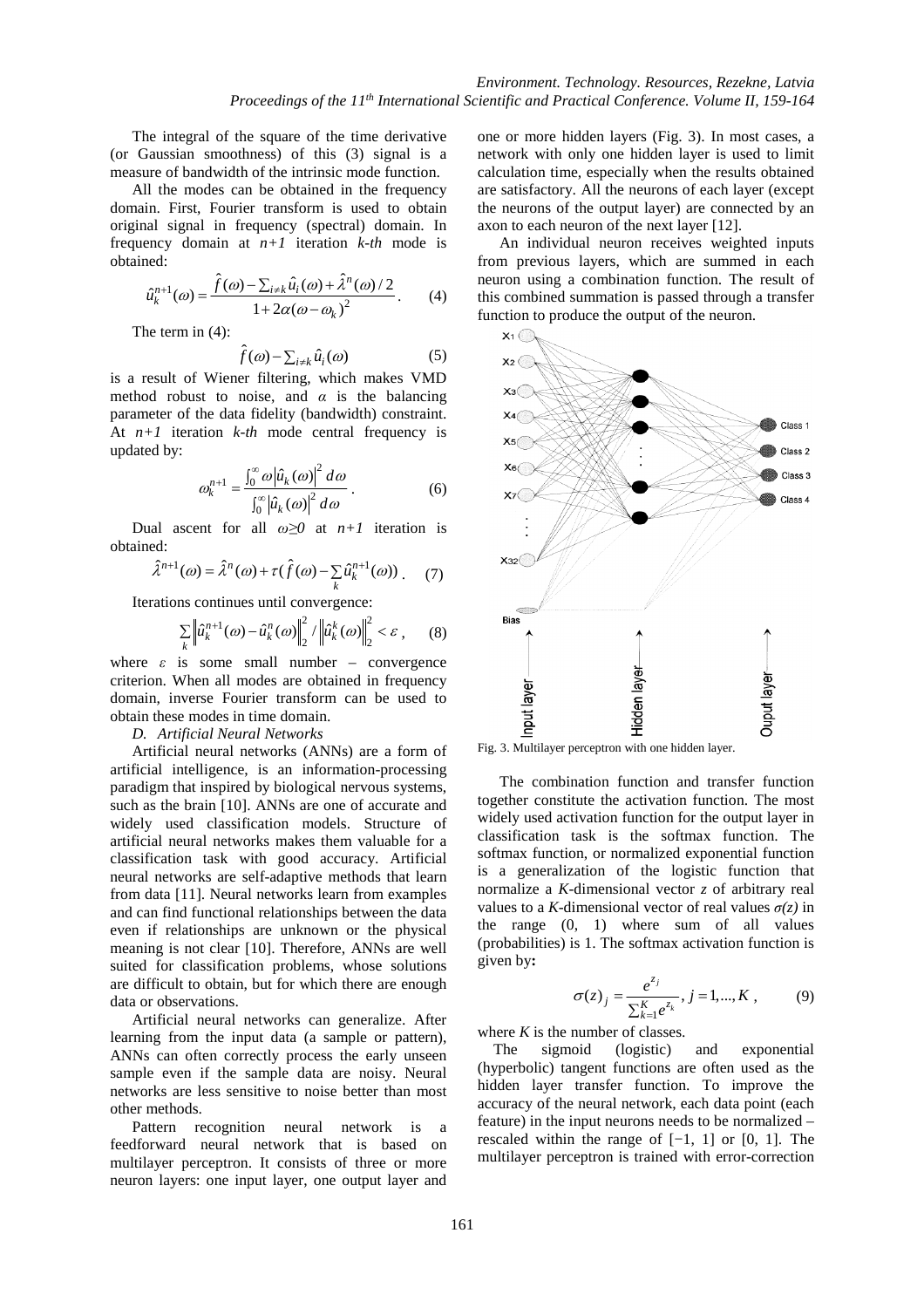learning, which means that the desired response (class value) for the system must be known.

To train a neuron with several input variables,  $x_1, x_2, \ldots$ , corresponding weights  $w_1, w_2, \ldots$ , and a bias, *b* the cross-entropy cost (performance) function in case of multi-class classification task for this neuron is defined as [12]:

$$
C = -\frac{1}{n} \sum_{x} \left[ y \ln \sigma(z)_j \right],
$$
 (10)

where *n* is the number of samples in training data, *x* is the sum over all training samples, and *y* is the corresponding desired output (observed class). The function returns a result that strongly penalizes outputs that are extremely inaccurate, with very little penalty for completely correct classifications. Minimizing cross-entropy leads to good classifiers.

#### III. EXPERIMENTAL PROCEDURE

The aim of this experiment is to investigate the capability and accuracy of pattern recognition neural networks in the land cover classification task. In the first stage features were extracted from NDVI image using bi-dimensional variational mode decomposition method The second stage employed pattern<br>recognition neural network for multi-class recognition neural network for multi-class classification.

## *A. Feature Extraction*

Bi-dimensional variational mode decomposition method was applied to the original NDVI image in order to obtain *K* sub-images. First, in order to obtain *K* value, non-parametric bi-dimensional empirical mode decomposition method was applied, that automatically give optimal number of modes. It give *K* value four. Then with known number of modes, variational mode decomposition was applied with following parameters: number of modes *K* was four, dual ascent time step  $\tau$  was 0.1, and convergence criterion was 1e-7. Optimal bandwidth constraint *α* was found using error-and-trial approach, and it was 4.1. Grater or smaller *α* lead to modes, the sum of which do not reconstruct original image. Obtained sub-images are given in Table I.





*B. Multi-class classification* 

For each land cover sample in vector map that is located in Ventspils Municipality, corresponding median values calculated from pixel values of original NDVI image and four sub-images were found and input data set for pattern recognition neural network was created. This data set was divided into two sets, training and testing data set by rate 70/30. 70% of the samples (488 samples) were used as a training data set, 30% of the samples (210 samples) were used as a testing data set. Five classes were used: grassland (class 1), forest (class 2), scrubland (class 3), wetland (class 4) and water (class 5).

Pattern recognition neural network (PRNN) model used in this study was trained by scaled conjugate gradient backpropagation training function. Neural network's weights and biases were initialized with small random numbers in [-0.25, 0.25]. The number of network's hidden layers was one. The hyperbolic tangent function and the softmax function are used as activation functions for the hidden and output layers, respectively. The number of epochs that are used to train was set to 10000. As the number of hidden neurons is an important factor that determining the classification accuracy, is required to find an optimal value, but there is currently no theory to determine how many nodes in the hidden layer are optimal. The optimal complexity of PRNN model, that is, the number of hidden nodes, was determined by a trialand-error approach. In the present study, the number of hidden nodes was progressively increased from 1 to 5. In order to improve neural network generalization ability early stopping technique was used. When the network begins to overfit the data, the global error on the validation set typically begins to rise. When the validation error increased for a 100 epochs in a row, the training was stopped, and the weights and biases at the minimum of the validation error were used. This neural network's configuration was determined experimentally as giving the best results. A program code was written in MATLAB environment. Overall accuracy and confusion matrix were used as measures of correctness in order to determine proposed PRNN model accuracy.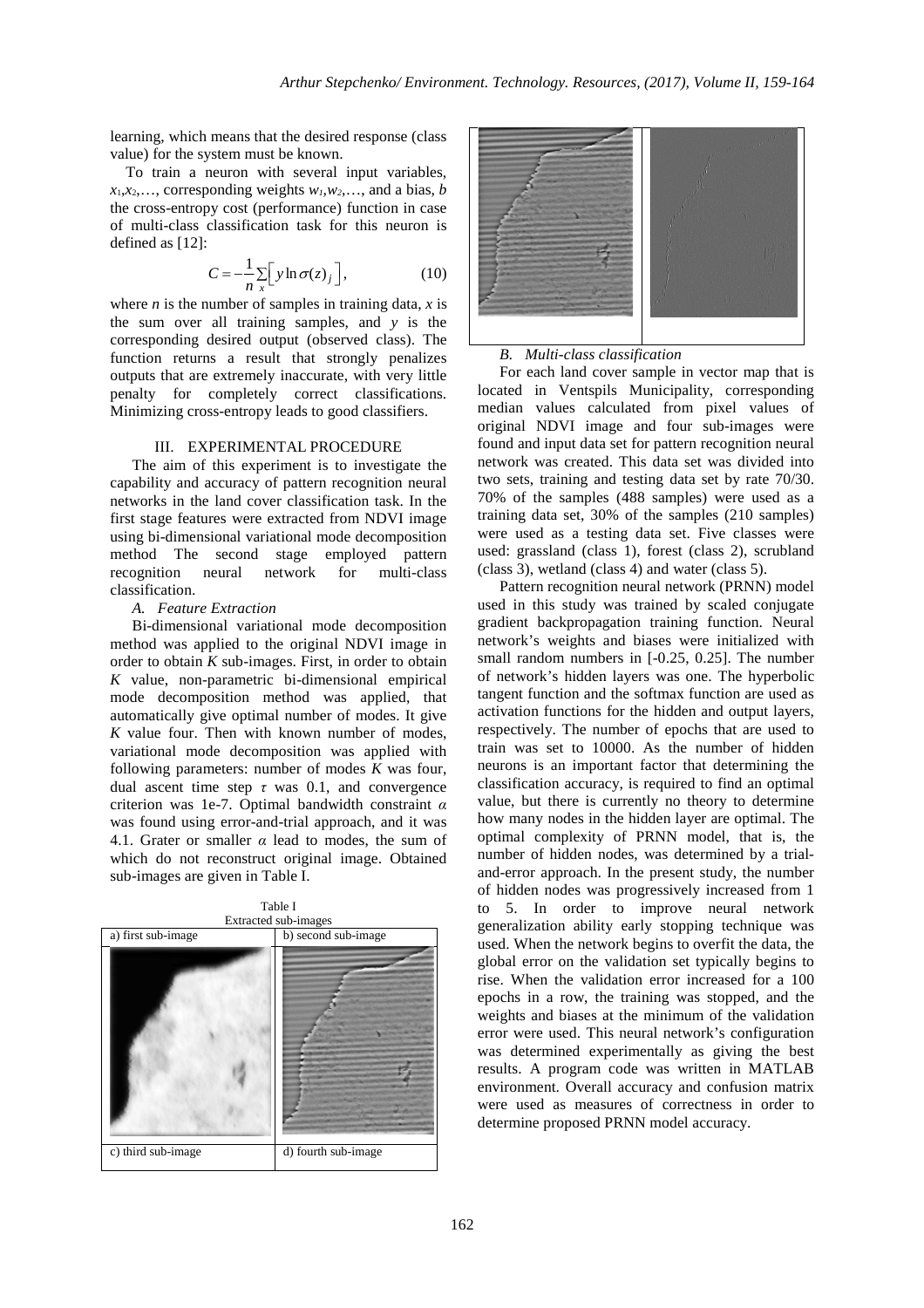# *C. Results and Discussion*

In this study was found, that optimal number of neurons in hidden layer is five. Optimal PRNN topology is shown in Fig. 4.



Fig. 4. Optimal PRNN topology.

Using optimal PRNN architecture, overall accuracy was 70.49% for training data. Confusion matrix for training data is given in Table II.

| Table II                                                |   |     |     |    |   |               |  |  |  |
|---------------------------------------------------------|---|-----|-----|----|---|---------------|--|--|--|
| Confusion matrix for training data set<br><b>Actual</b> |   |     |     |    |   |               |  |  |  |
|                                                         |   |     |     | 3  |   |               |  |  |  |
| Predicted                                               |   | 157 | 40  | 34 | ↑ |               |  |  |  |
|                                                         | 2 | 51  | 187 |    |   | $\mathcal{D}$ |  |  |  |
|                                                         | 3 | n   | ∩   | O  |   |               |  |  |  |
|                                                         |   |     |     |    |   |               |  |  |  |
|                                                         |   |     |     |    |   |               |  |  |  |

For testing data overall accuracy was 76.66%. Confusion matrix for testing data is given in Table III.

Table III Confusion matrix for testing data set

|           |   | <b>Actual</b> |    |  |  |  |  |  |
|-----------|---|---------------|----|--|--|--|--|--|
|           |   |               |    |  |  |  |  |  |
| Predicted |   | 90            | 18 |  |  |  |  |  |
|           |   | 15            |    |  |  |  |  |  |
|           | σ |               |    |  |  |  |  |  |
|           |   |               |    |  |  |  |  |  |
|           | - |               |    |  |  |  |  |  |

Obtained overall accuracy for testing data is satisfactory, and this classification model can be used for land cover classification. Grassland and forest are well disjoined, but scrubland, wetland and water are not separated. NDVI is a good indicator to separate vegetation from non-vegetations, but it is difficult to separate different vegetation types. But pixels with water cover after NDVI image smoothing were mixed up with vegetation in this study and were not clear. If only NDVI values are used as features, then obtained overall accuracy was 66.66%. It show that the variational mode decomposition method can help improve classification accuracy. In this study, improvement in overall accuracy was from 66.66% to 76.66% for testing data.

## IV.CONCLUSIONS

In this paper classification of the land cover classes over Ventspils Municipality in Courland, Latvia is obtained, using pattern recognition neural network (PRNN). NDVI is an important variable for land cover classification, but extracted features from NDVI image using bi-dimensional variational mode decomposition (VMD) method can help further improve classification accuracy. Artificial Neural Networks (ANN) are computational models with good generalization ability that are widely used for classification tasks. Using optimal PRNN architecture and VMD method as data pre-processing technique, overall accuracy was 76.66% on the test data. While without VMD method, overall accuracy was 66.66%. Therefore, the study concludes that the classification abilities of PRNN in combination with VMD provides a potentially very useful scheme for land cover classification.

#### V. ACCKNOWLEDGEMENTS

The work is supported by the Ventspils University College and the Ventspils City Council. Special thanks to all who have helped to make this study.

#### REFERENCES

- [1] L. Zhou and X. Yang, "Use of neural networks for land cover classification from remotely sensed imagery," *The International Archives of the Photogrammetry, Remote Sensing and Spatial Information Sciences*, vol. XXXVII, part B7, Beijing 2008.
- [2] M. K. Arora, "Land cover classification from remote sensing data," *GIS@development*, vol. 6, no. 3, pp. 24-25, 30-31, 2002.
- [3] K. Jia , S. Liang, X. Wei, Y. Yao, Y. Su, B. Jiang and X. Wang, "Land Cover Classification of Landsat Data with Phenological Features Extracted from Time Series MODIS NDVI Data," Remote Sens., vol. 6, pp. 11518-11532, 2014.
- [4] N. B. Duy and T. T. H. Giang, "Study on vegetation indices selection and changing detection thresholds selection in Land cover change detection assessment using change vector analysis," presented at International Environmental Modelling and Software Society (iEMSs), Sixth Biennial Meeting, Leipzig, Germany, 2012.
- [5] E. Sahebjalal and K. Dashtekian, "Analysis of land use-land covers changes using normalized difference vegetation index (NDVI) differencing and classification methods," African Journal of Agricultural Research, vol. 8, no. 37, pp. 4614- 4622, September 26, 2013.
- [6] A. Mert, "ECG feature extraction based on the bandwidth properties of variational mode decomposition," *Physiol Meas*., vol. 37, no. 4, pp. 530-543, April 2016.
- [7] T. J. Cleophas and A. H. Zwinderman, *Statistics Applied to Clinical Studies*. Springer Netherlands: 2012. ISBN: 978-94- 007-2862-2.
- [8] C. Aneesh, S. Kumar, P. M. Hisham and K. P. Soman, "Performance Comparison of Variational Mode Decomposition over Empirical Wavelet Transform for the Classification of Power Quality Disturbances Using Support Vector Machine," *Procedia Computer Science*, vol. 46, pp. 372-380, 2015.
- [9] S. Liu, G. Tang, X. Wang and Y. He, "Time-Frequency Analysis Based on Improved Variational Mode Decomposition and Teager Energy Operator for Rotor System Fault Diagnosis," *Mathematical Problems in Engineering*, vol. 2016, article ID 1713046, 2016.
- [10] A. Shabri and R. Samsudin, "Daily crude oil price forecasting using hybridizing wavelet and artificial neural network